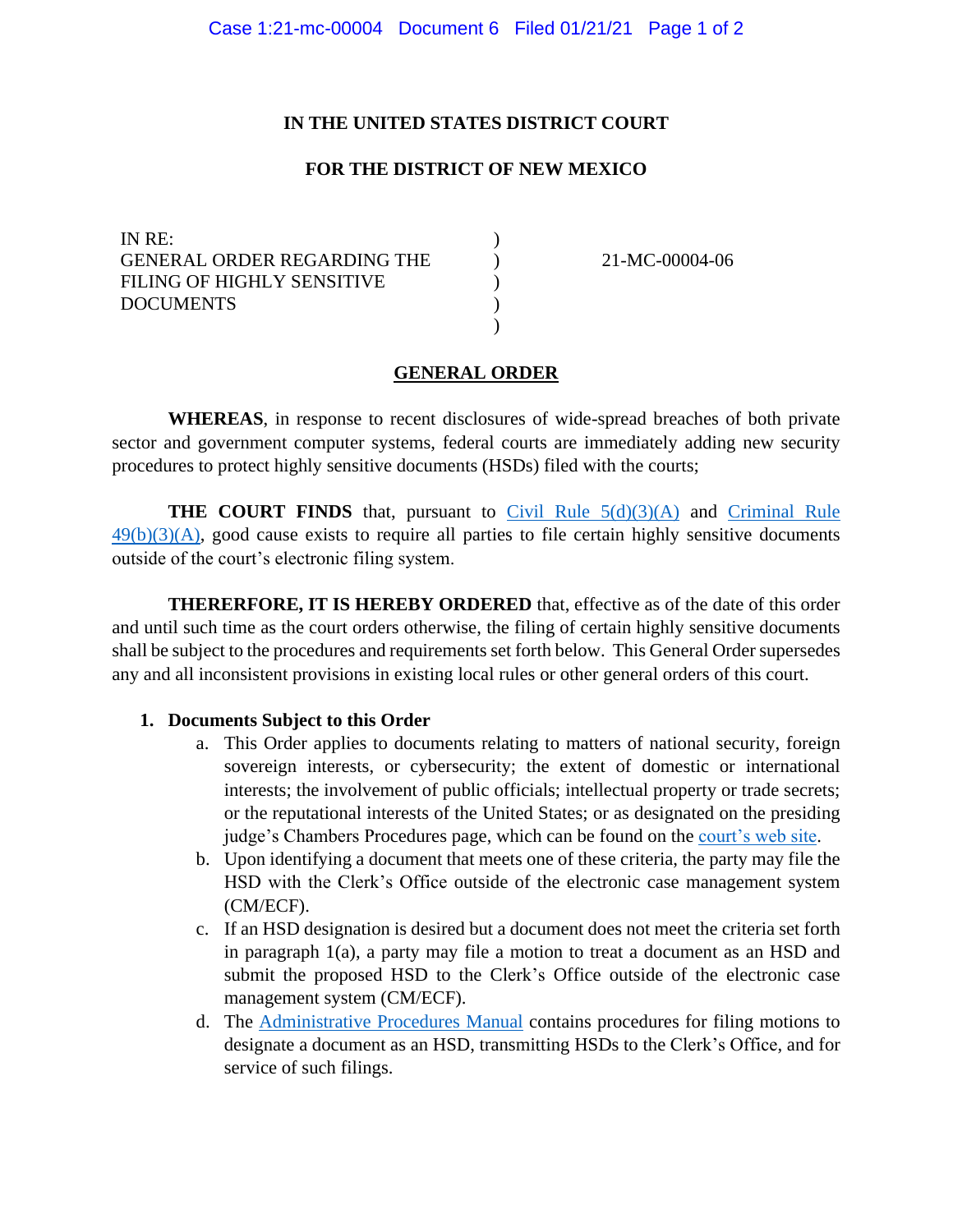e. Any dispute as to whether a document is an HSD shall be resolved by the presiding judge or the chief judge when no presiding judge is assigned.

## **2. Removal of Existing HSDs or Highly Sensitive Cases from the Court's Electronic Filing System**

- a. Upon motion of a party or upon its own motion, the court may determine that a document, case, or any portion of it, that has been filed electronically is highly sensitive and direct that the HSD or case be removed from the court's electronic filing system and maintained by the Clerk's Office in a secure paper filing system.
- b. A party's motion to remove an HSD or highly sensitive case from the court's electronic filing system shall explain why such document or case is highly sensitive under the criteria set out in paragraph 1(b) above or why it should otherwise be subject to the heightened protection for HSDs.

## **3. Questions about HSD Filing Procedures**

Any questions about how an HSD should be filed with the court pursuant to this General Order should be directed to the Clerk's Office at (505) 348-2075.

**IT IS SO ORDERED**, this 21<sup>st</sup> day of January, 2021.

 $\omega \nu$   $\omega$ 

William P. Johnson Chief United States District Judge District of New Mexico